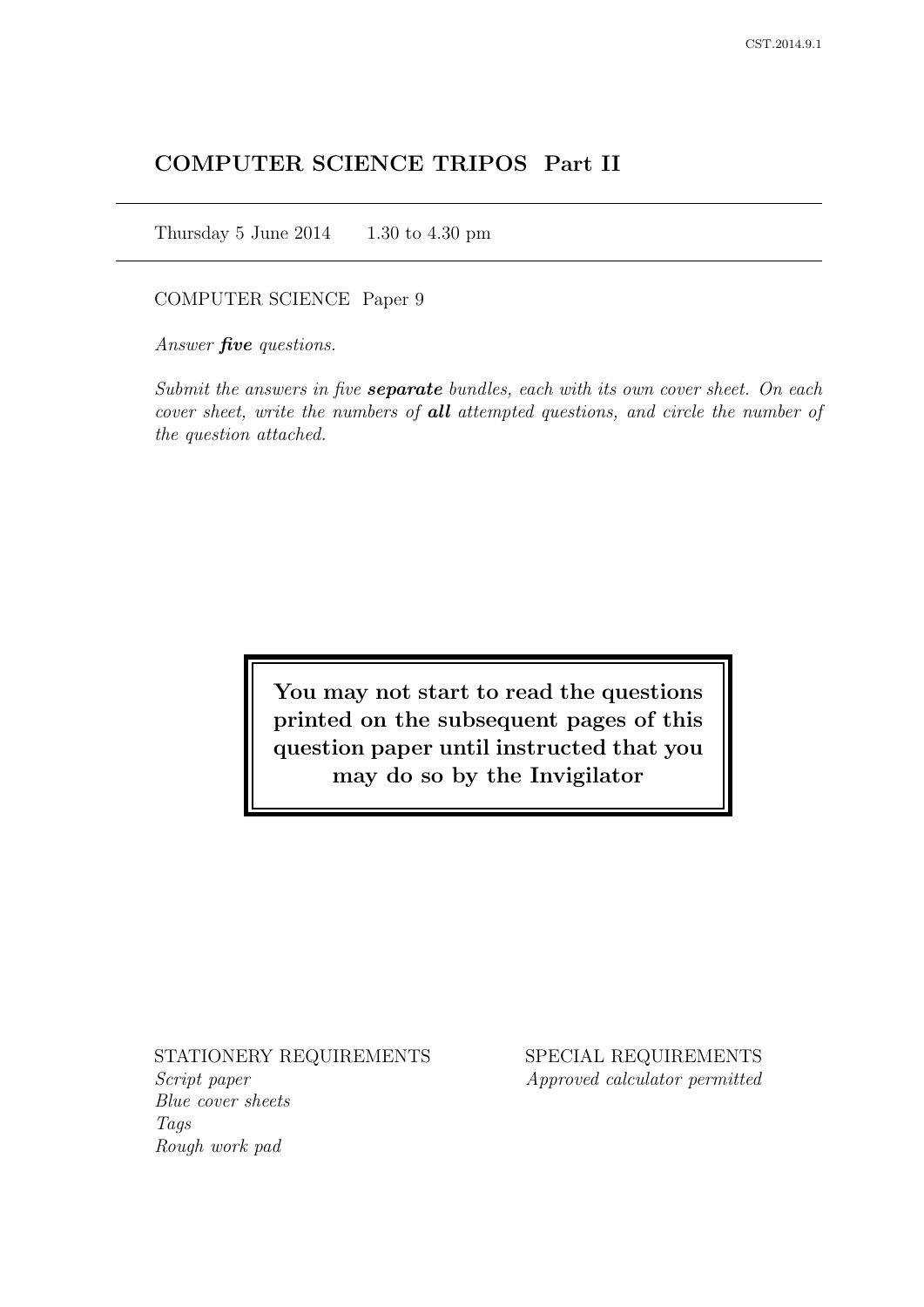# 1 Bioinformatics

- (a) How can you be reasonably confident that an amino acid multiple sequence alignment is optimal? [6 marks]
- (b) From gene expression analysis we hypothesize that each DNA sequence of a dataset from a different animal species contains at least one similar short subsequence at an unknown position in the dataset. Explain the procedure to identify the short subsequence in the dataset and then cluster the species according to the similarity of the short subsequence. [8 marks]
- (c) Which algorithms might be useful in aligning very long DNA sequences, such as entire genomes and why? [6 marks]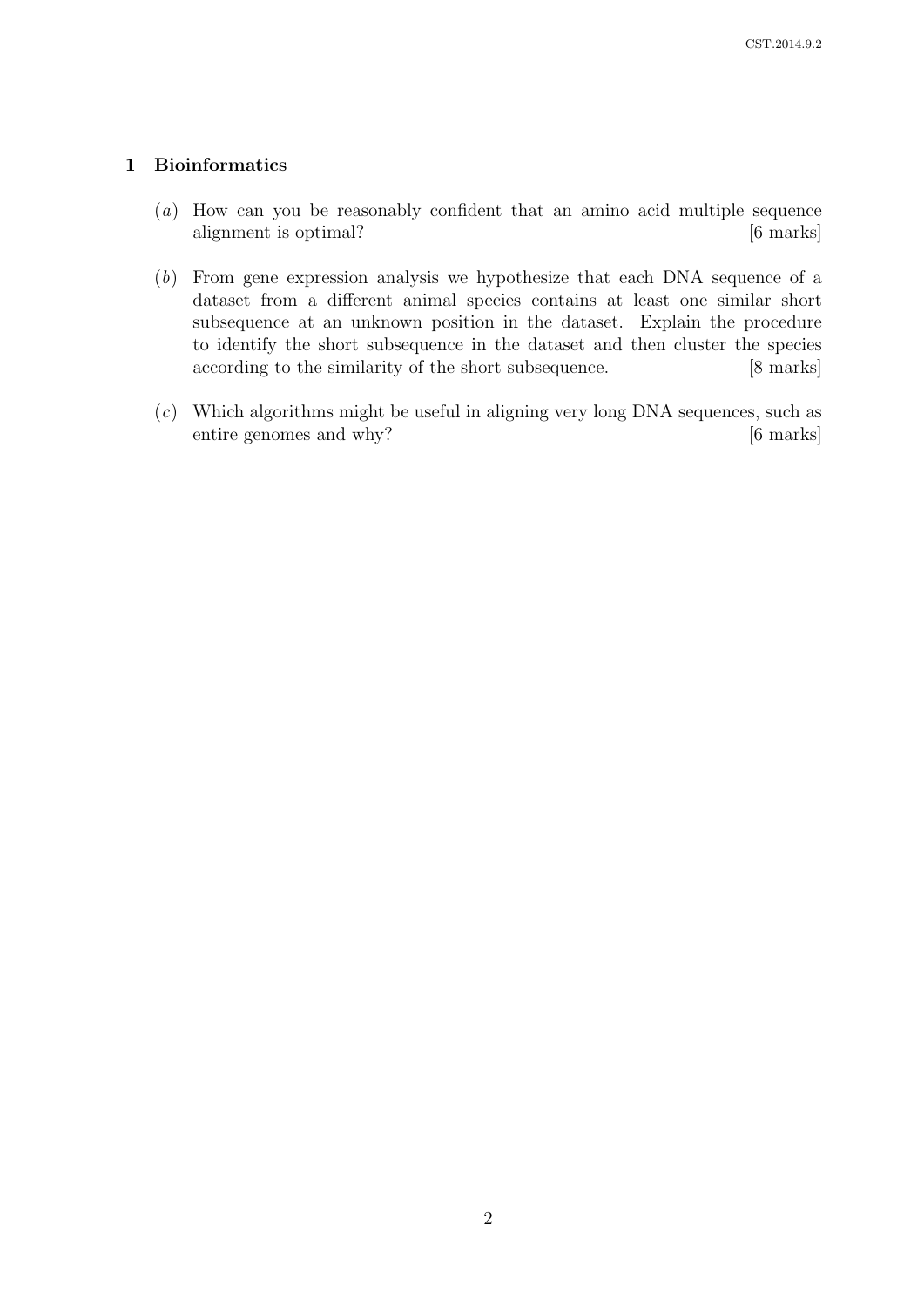### 2 Computer Systems Modelling

- (a) Consider a Poisson process with rate  $\lambda > 0$ . Let  $X_1$  be the time of the first event and let  $X_i$  be the time between events  $(i-1)$ -st and i for  $i = 2, 3, \ldots$ 
	- (i) Derive the joint probability distribution of  $(X_1, X_2)$ . [5 marks]
	- (*ii*) Let  $S_n = \sum_{i=1}^n X_i$ . Derive the probability density function of  $S_n$  and give expressions for the mean and variance of  $S_n$ . [5 marks]
- (b) (i) Describe what is meant by a FCFS  $M/G/1$  queueing system. Your description should include a clear statement of the probabilistic assumptions.

[5 marks]

 $(ii)$  Suppose that you are given a log of timestamps for the arrival and departure events observed in an alleged simulation of a FCFS  $M/G/1$  queue with a given general service time distribution. Describe the statistical tests that you would perform on the logged data to test whether the modelling assumptions are satisfied. [5 marks]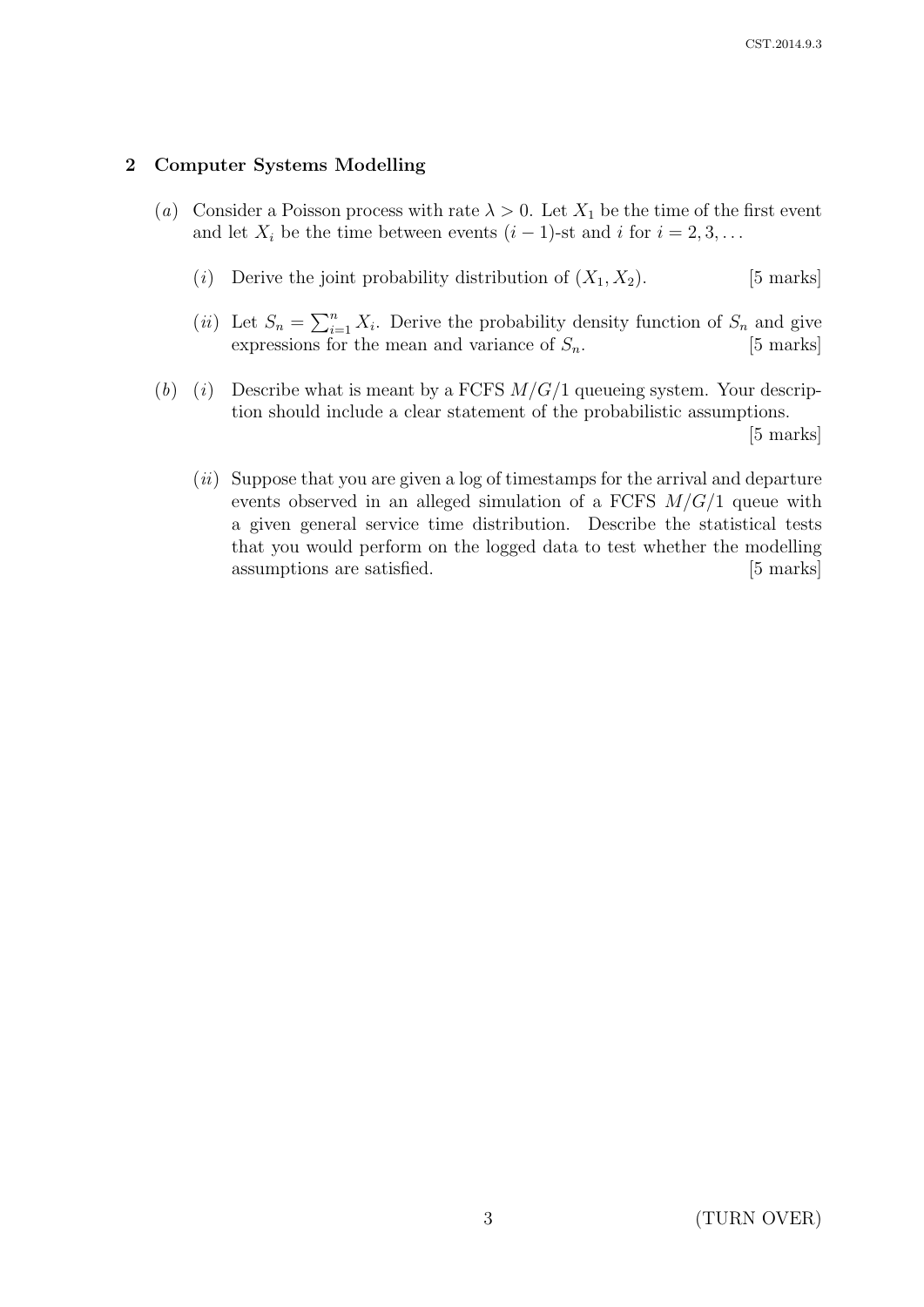#### 3 Computer Vision

(a) In early stages of machine vision systems, the isotropic operator shown on the right is often applied to an image  $I(x, y)$  in the following way:  $[\nabla^2 G_{\sigma}(x, y)] * I(x, y)$ 

What is the purpose of this operation? Which class of neurones in the retina does it mimic?

How would the results differ if instead this operation:  $G_{\sigma}(x, y) * \nabla^2 I(x, y)$  were performed; and alternatively if this operation:  $\nabla^2 \left[ G_{\sigma}(x, y) * I(x, y) \right]$  were performed?

- (b) Explain the method of Active Contours. What are they used for, and how do they work? What underlying trade-off governs the solutions they generate? How is that trade-off controlled? What mathematical methods are deployed in the computational implementation of deformable models?
- $(c)$  In relation to the image formation diagram shown on the right, explain:  $(i)$  the concept of a reflectance map; (ii) what is a specular surface; (*iii*) what is a *Lambertian* surface; and  $(iv)$  what is surface albedo. In explaining these concepts, give the defining relationships for the amount of light from a point source that is scattered in different directions by such illuminated surfaces, and describe the inferences that a vision system must make with them.





[4 marks]

[4 marks]

(d) It can be said that the central problem of pattern recognition is the relative extent of within-class variability and between-class variability. Explain this issue in the context of facial recognition, treating separately the three problems of (i) face detection (distinguishing faces from non-faces); (ii) face identification; and *(iii)* face interpretation (classifying the expression and pose of the face). How does variability along some of these dimensions influence each of the three problems? Is within-class variability ever helpful, and between-class variability harmful, to the performance of the task?

[8 marks]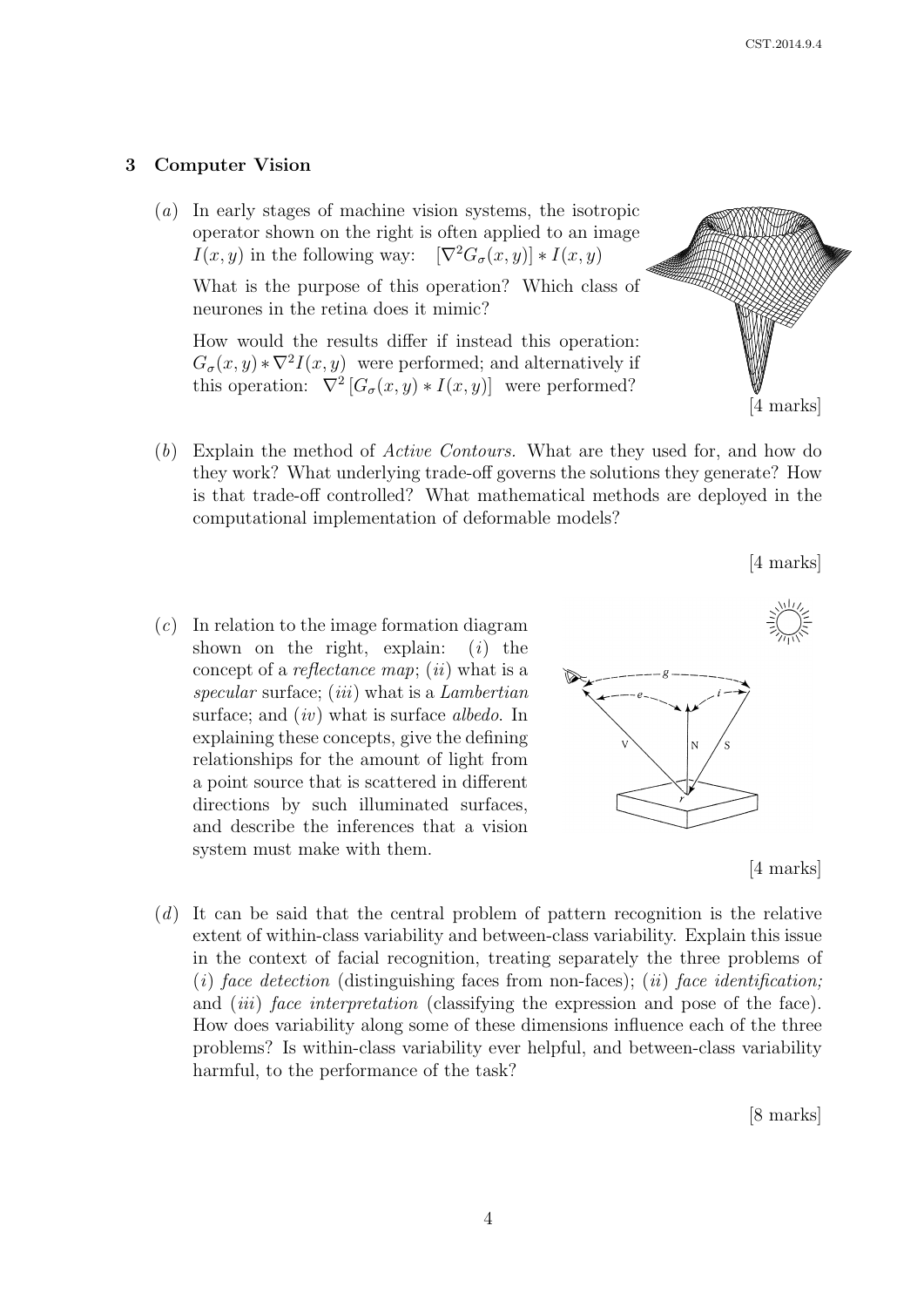### 4 Denotational Semantics

Let  $\tau$  be a PCF type.

(a) Consider the PCF terms

head :  $(nat \rightarrow \tau) \rightarrow \tau$ tail :  $(nat \to \tau) \to nat \to \tau$ repeat :  $(nat \to \tau) \to nat \to \tau$ 

given by the following definitions

head = 
$$
\mathbf{f} \cdot \mathbf{n} s : nat \rightarrow \tau . s(0)
$$
  
\ntail = 
$$
\mathbf{f} \cdot \mathbf{n} s : nat \rightarrow \tau . \mathbf{f} \cdot \mathbf{n} n : nat . s(\mathbf{succ}\ n)
$$
  
\nrepeat = 
$$
\mathbf{f} \cdot \mathbf{x} \left( \begin{array}{c} \mathbf{f} \cdot \mathbf{n} f : (nat \rightarrow \tau) \rightarrow nat \rightarrow \tau . \mathbf{f} \cdot \mathbf{n} s : nat \rightarrow \tau . \mathbf{f} \cdot \mathbf{n} n : nat . \\ \mathbf{if} (\mathbf{zero}\ n) \mathbf{then} (\mathbf{head}\ s) \\ \mathbf{else} \mathbf{if} (\mathbf{zero}(\mathbf{pred}\ n)) \mathbf{then} (\mathbf{head}\ s) \\ \mathbf{else} \ f (\mathbf{tail}\ s) (\mathbf{pred}(\mathbf{pred}\ n)) \end{array} \right)
$$

Show that

$$
[[\,\textbf{fn}\,s : \textit{nat} \rightarrow \tau.\,\textbf{tail}(\textbf{tail}(\textbf{repeat}\,s))] = [[\,\textbf{fn}\,s : \textit{nat} \rightarrow \tau.\,\textbf{repeat}(\textbf{tail}\,s)]]
$$

in the domain  $((\mathbb{N}_{\perp} \to [\![\tau]\!]) \to (\mathbb{N}_{\perp} \to [\![\tau]\!]))$ [6 marks]

(b) Define a closed PCF term

**shuffle**: 
$$
(nat \rightarrow \tau) \rightarrow (nat \rightarrow \tau) \rightarrow nat \rightarrow \tau
$$

such that

$$
\begin{array}{rcl}\n[\text{head}]\big([\text{shuffle}] \ s \ t) & = & [\text{head} \ s] \\
[\text{tail}]\big([\text{shuffle}] \ s \ t) & = & [\text{shuffle}] \ t \ ([\text{tail}] \ s)\n\end{array}
$$

for all  $s, t \in (\mathbb{N}_{\perp} \to \llbracket \tau \rrbracket)$ . Briefly justify your answer. [5 marks]

(c) (i) Define the notion of least pre-fixed point  $\operatorname{fix}(f)$  in a domain D of a continuous function f in the function domain  $(D \to D)$ . [3 marks]

(ii) Prove that

$$
\llbracket \mathbf{repeat} \rrbracket \sqsubseteq \llbracket \mathbf{fn} \, s : \, nat \to \tau. \, \mathbf{shuffle} \, s \, s \rrbracket
$$
\nin the domain  $((\mathbb{N}_{\perp} \to \llbracket \tau \rrbracket) \to (\mathbb{N}_{\perp} \to \llbracket \tau \rrbracket)).$  [6 marks]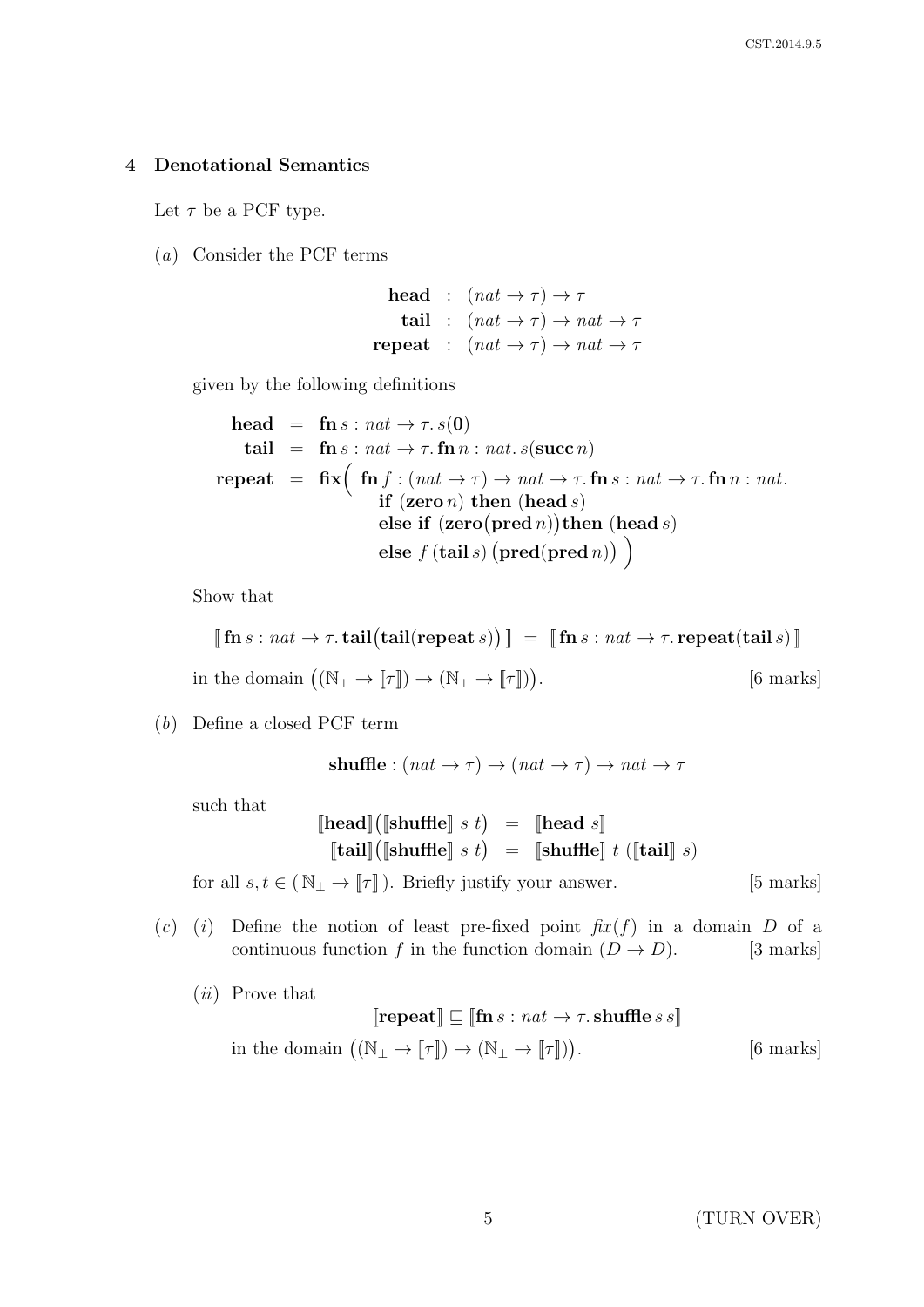#### 5 Digital Signal Processing

A discrete sequence  $\{x_n\}$  can be converted into a continuous representation

$$
\hat{x}(t) = t_{\rm s} \cdot \sum_{n=-\infty}^{\infty} \delta(t - n \cdot t_{\rm s}) \cdot x_n,
$$

where  $t_s$  is the sampling period.

- (a) State two characteristic properties of Dirac's  $\delta$  function. [2 marks]
- (b) Describe briefly how this representation helps to explain aliasing. [4 marks]
- (c) Define three functions  $h(t)$ , such that convolving  $\hat{x}(t)$  with  $h(t)$  results in
	- $(i)$  the output of an idealized analog-to-digital converter that holds the output voltage of each sample  $x_n$  for the time interval from  $t = n \cdot t_s$  until the next sample  $x_{n+1}$  arrives at time  $t = (n+1) \cdot t_s$ ; [4 marks]
	- (*ii*) linear interpolation of  $\{x_n\}$ ; [4 marks]
	- (*iii*) reconstruction of a signal  $x(t)$  that was sampled as  $x_n = x(n \cdot t_s)$ , assuming that the Fourier transform of  $x(t)$  is zero at any frequency f with  $|f|^{-1} \leq t_s$ or  $|f|^{-1} \ge 2t_s$ [6 marks]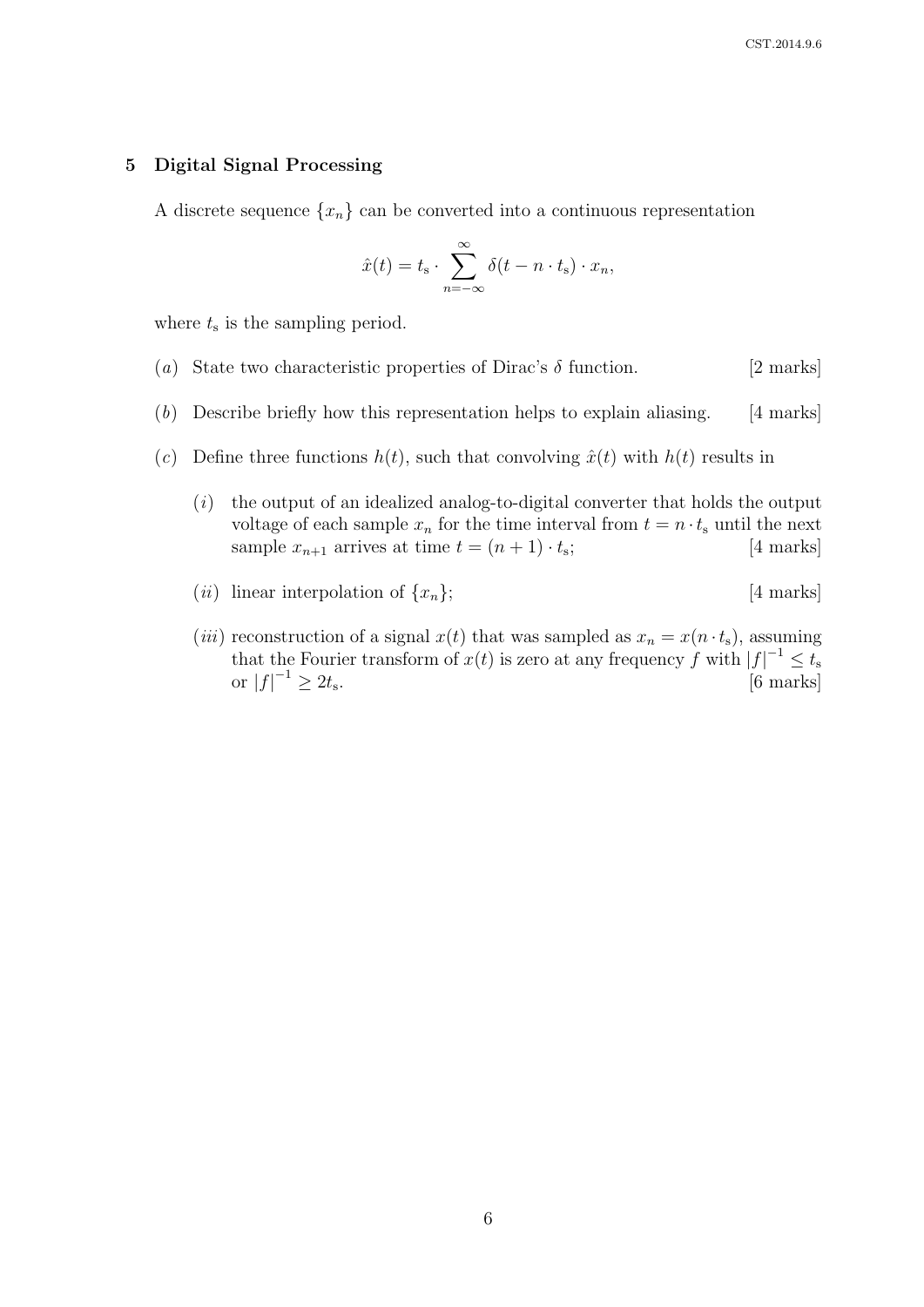# 6 Information Theory and Coding

(a) A two state Markov process emits the letters  $\{A, B, C, D, E\}$  with the probabilities shown for each state.  $_{A, 1/2}$ Changes of state can occur when some of the symbols are generated, as indicated by the arrows. B, 1/4  $C. 1/8$ D, 1/8 B, 1/4  $C, 1/4$  $A, 1/4$  $E, 1/4$ 

**State 1 State 2**

- $(i)$  What are the state occupancy probabilities? [1 mark]
- $(ii)$  What is the probability of the letter string AD being emitted? [1 mark]  $[1$  mark
- $(iii)$  What is the entropy of State 1, what is the entropy of State 2, and what is the overall entropy of this symbol generating process? [5 marks]
- (b) A fair coin is secretly flipped until the first head occurs. Let X denote the number of flips required. The flipper will truthfully answer any "yes-no" questions about his experiment, and we wish to discover thereby the value of  $X$ entropy values weighted with the state occupancy (calculated from the state of  $\mathbf{r}$ as efficiently as possible.
	- (i) What is the most efficient possible sequence of such questions? Justify your answer. [2 marks]
	- $(ii)$  On average, how many questions should we need to ask? Justify your answer. [2 marks]
	- $(iii)$  Relate the sequence of questions to the bits in a uniquely decodable prefix  $\text{code for } X.$  [1 mark]
- $(c)$  Define complex Gabor wavelets, restricting yourself to one-dimensional functions encoding and compressing information, as well as for pattern recognition. Explain how their self-Fourier property and their closure under multiplication if you wish, and list four key properties that make such wavelets useful for (i.e. the product of any two of them is yet again a Gabor wavelet) gives them also closure under convolution. Mention one disadvantage of such wavelets for reconstructing data from their projection coefficients. [8 marks]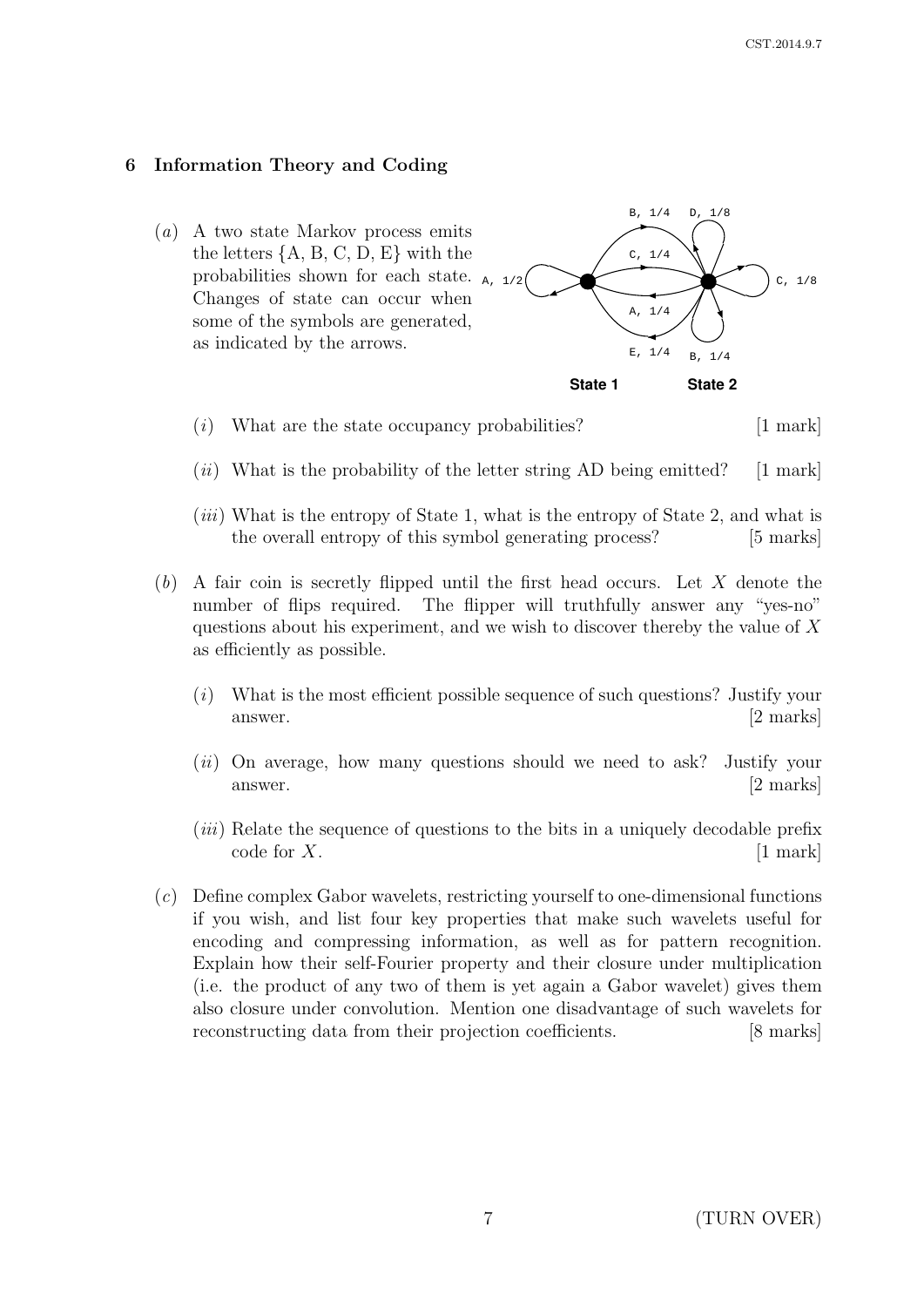### 7 Mobile and Sensor Systems

- (a) (i) Compare the infrastructure-based and infrastructure-less modalities of the Wi-Fi (802.11) standard. [2 marks]
	- $(ii)$  Design an efficient infrastructure-less system that displays the slides of a lecture to the tablets (such as iPads, etc.) of the students. The slides are initially stored only on the lecturer's laptop. Describe briefly the architecture of the system, focussing on the communication aspects.

[4 marks]

- (*iii*) Introduce and describe an efficient mechanism for allowing students to add annotations and comments to the slides during the lecture. The annotations should also propagate on all students' copies. [4 marks]
- $(b)$  (i) Define the principles of "participatory sensing" and describe an example of it. [2 marks]
	- $(ii)$  Discuss an application using the smartphone's microphone as a sensor and the issues related to performance and device constraints. [4 marks]
	- (*iii*) Assume that you have to build an application that periodically collects data from the phone's accelerometer sensor and uses this information to classify user activities. The result of the classification is then sent to a back-end server. You should assume that the classifiers run on the phone. Describe the strategies you would adopt in order to reduce the energy consumption. [4 marks]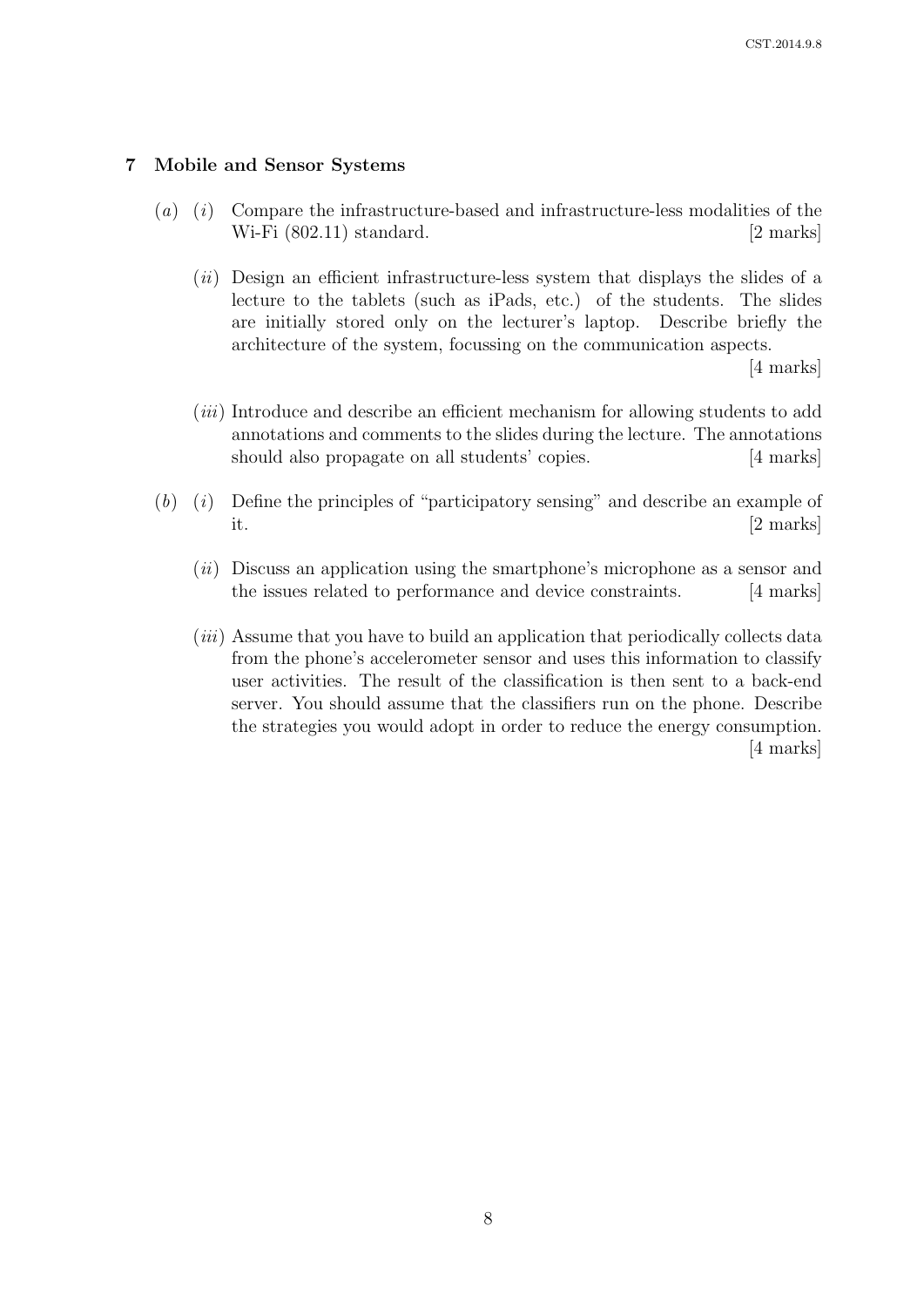## 8 Natural Language Processing

(a) Use the following text (from Eliot's 'The Hollow Men') to derive distributions for eyes, here and valley. Use a 5-word window including open- and closed-class words, ignore case and line-breaks and weight contexts by frequency.

> The eyes are not here There are no eyes here In this valley of dying stars In this hollow valley This broken jaw of our lost kingdoms

> > [5 marks]

(b) What is cosine similarity? Show how to calculate the cosine similarity between each pair of the distributions you produced above (i.e., eyes/here, eyes/valley, valley/here). [5 marks]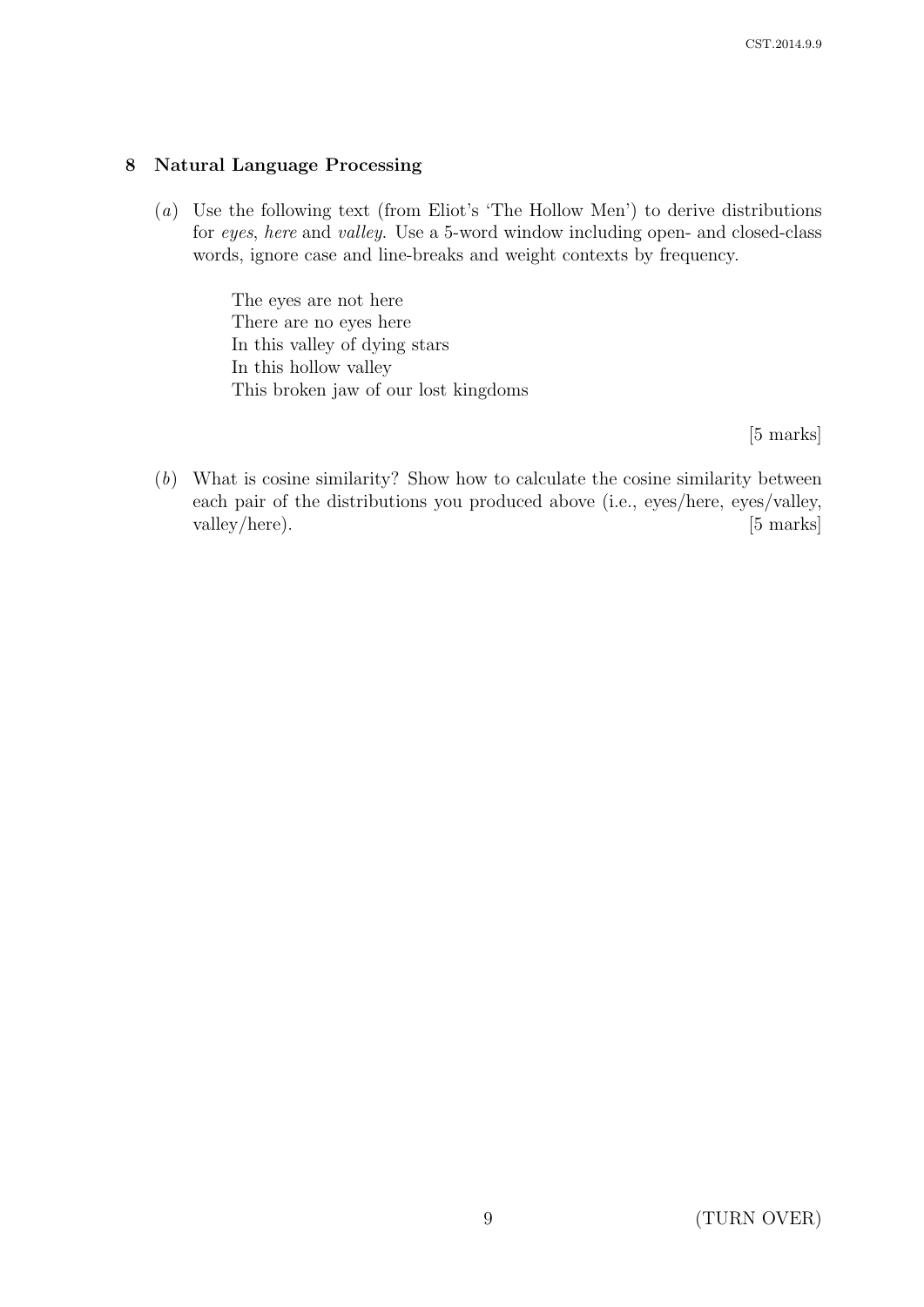(c) The following table shows some similarities for pairs of nouns calculated using distributions extracted from the British National Corpus.

ring bracelet 0.64 ring necklace 0.55 ring finger 0.54 ring cat 0.13 lord knight 0.37 lord ring 0.41 Discuss what these results suggest about distributional similarity with respect to human similarity judgements and with respect to the concept of synonymy used in lexical semantics. [4 marks]

(d) Describe the notion of textual entailment, as investigated in the Recognising Textual Entailment (RTE) challenge. Outline how one could investigate the use of distributional methods to improve the performance of a bag-of-words method for this task. [6 marks]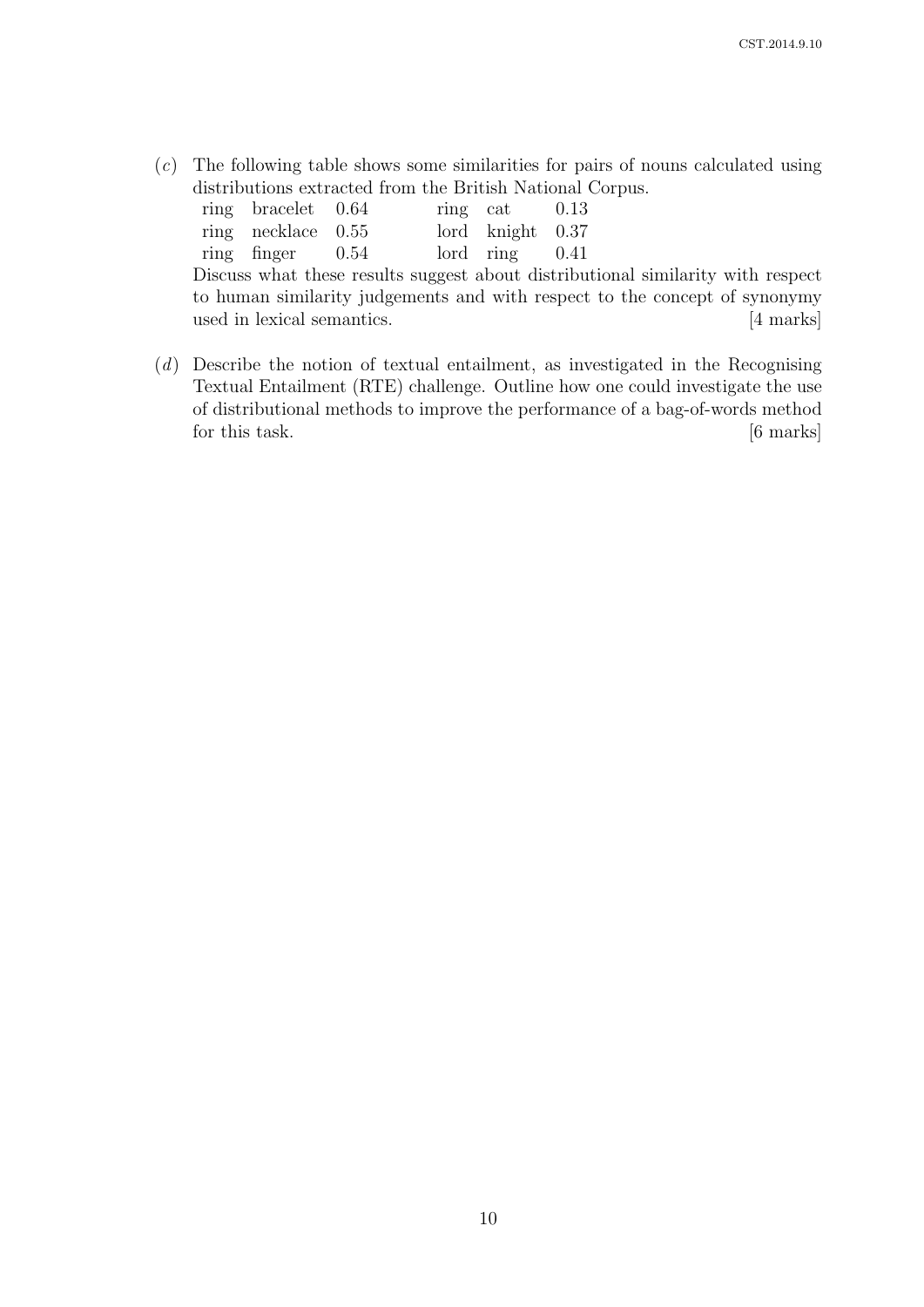## 9 Optimising Compilers

- (a) Explain the idea of an effect system (also known as a type and effect system), including a typical judgement form  $\Gamma \vdash e : t, F$  explaining how this differs from a traditional ML-like type system. Use the words 'immediate' and 'latent' in your answer. [3 marks]
- (b) Give  $(i)$  the set of effects and  $(ii)$  the inference rules for an effect system for a language based on lambda-calculus but including constants, if-then-else, let-in, and reads and writes to channels  $\xi$ . The language types should consist of integers and functions. At this point you should only give effect rules corresponding to standard typing rules for your language (i.e. one per syntactic form).

[5 marks]

- $(c)$  Now give an expression e which is well-typed without effects, but which fails to have an effect judgement of the form  $\Gamma \vdash e : t, F$ . Explain how an additional rule, similar to subtyping, enables this program to be given an effect judgement. [4 marks]
- (d) Suppose now your language contains an infix constant '+' representing curried addition with left-to-right evaluation of its operands. We would like to be able to optimise so as to execute  $e_1$  and  $e_2$  in parallel when this is safe before adding their results. Give a (safe but not unreasonably restrictive) criterion on the effects of  $e_1$  and  $e_2$  for this optimisation. Discuss any issues that arise in the case that  $e_1$  and  $e_2$  share a common channel. [4 marks]
- (e) Finally consider, using your rules from Parts  $(b)$  and  $(c)$ , whether your criterion from Part  $(d)$  can successfully  $(i)$  ascribe a type and effect to, and  $(ii)$  parallelise, the two calls to apply in the program:

let apply =  $\lambda$ f.  $\lambda$ x. f x in let add1 =  $\lambda$ x. x+1 in let add2 =  $\lambda$ x. (print!42. x+2) in apply add1 10 + apply add2 20

where  $\text{print}!e_1 \text{ .}e_2$  evaluates  $e_1$  printing its value to standard output, then evaluates  $e_2$  yielding its value as result.

Either justify your parallelisation or suggest a means of avoiding any issue inhibiting parallelisation. [4 marks]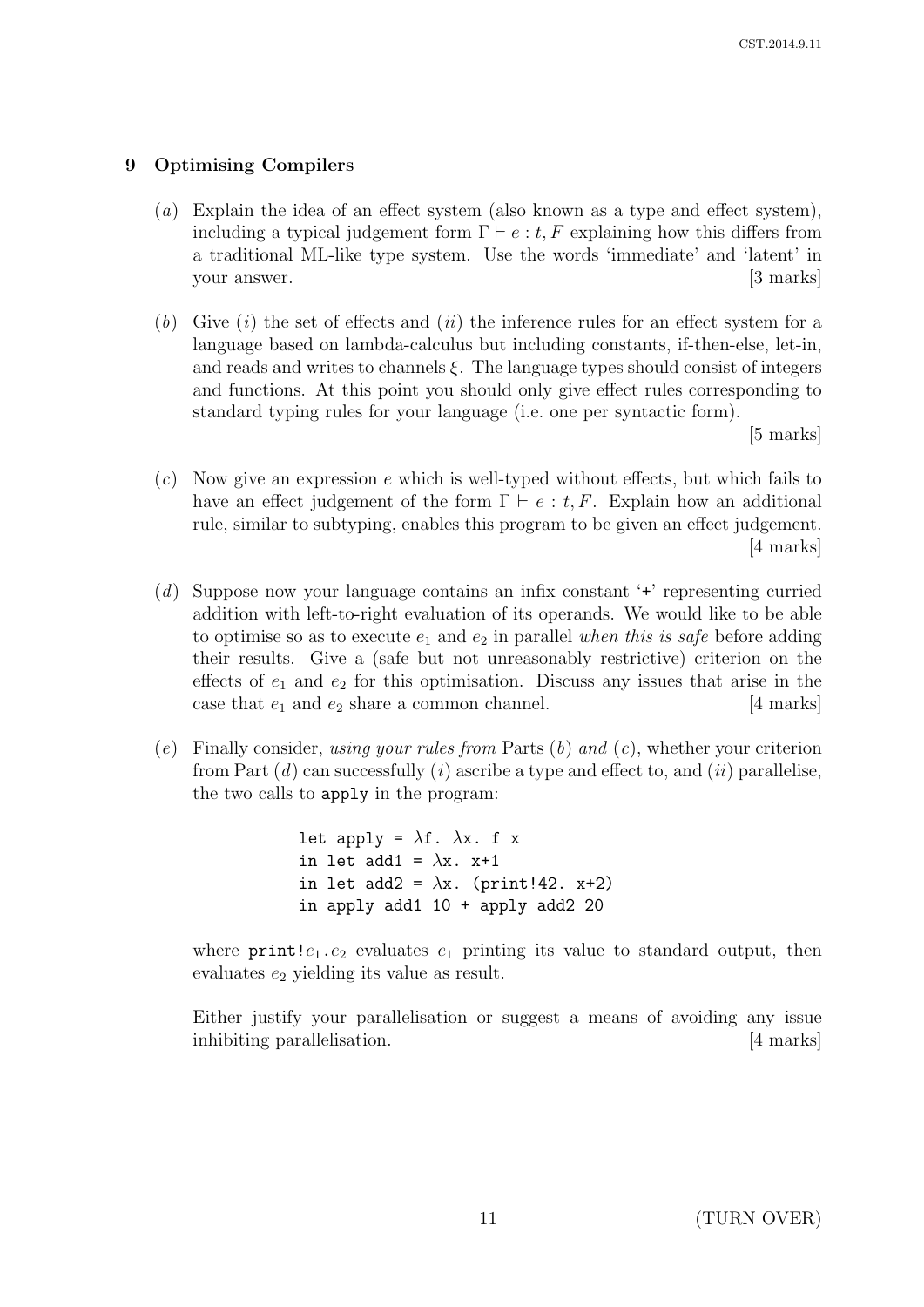## 10 Principles of Communications

- (a) The Internet provides a "best effort" service in forwarding packets, by default. Explain what this means in terms of performance of the system, making due reference to statistical multiplexing of resources, and to the end-to-end fairness properties (or lack of them) that may result. [10 marks]
- (b) Many communications systems are designed as a set of layered services. Discuss the advantages and disadvantages of layering in communications systems in terms of the trade-offs between flexibility and performance that this approach may provide. Illustrate your answer with examples. [10 marks]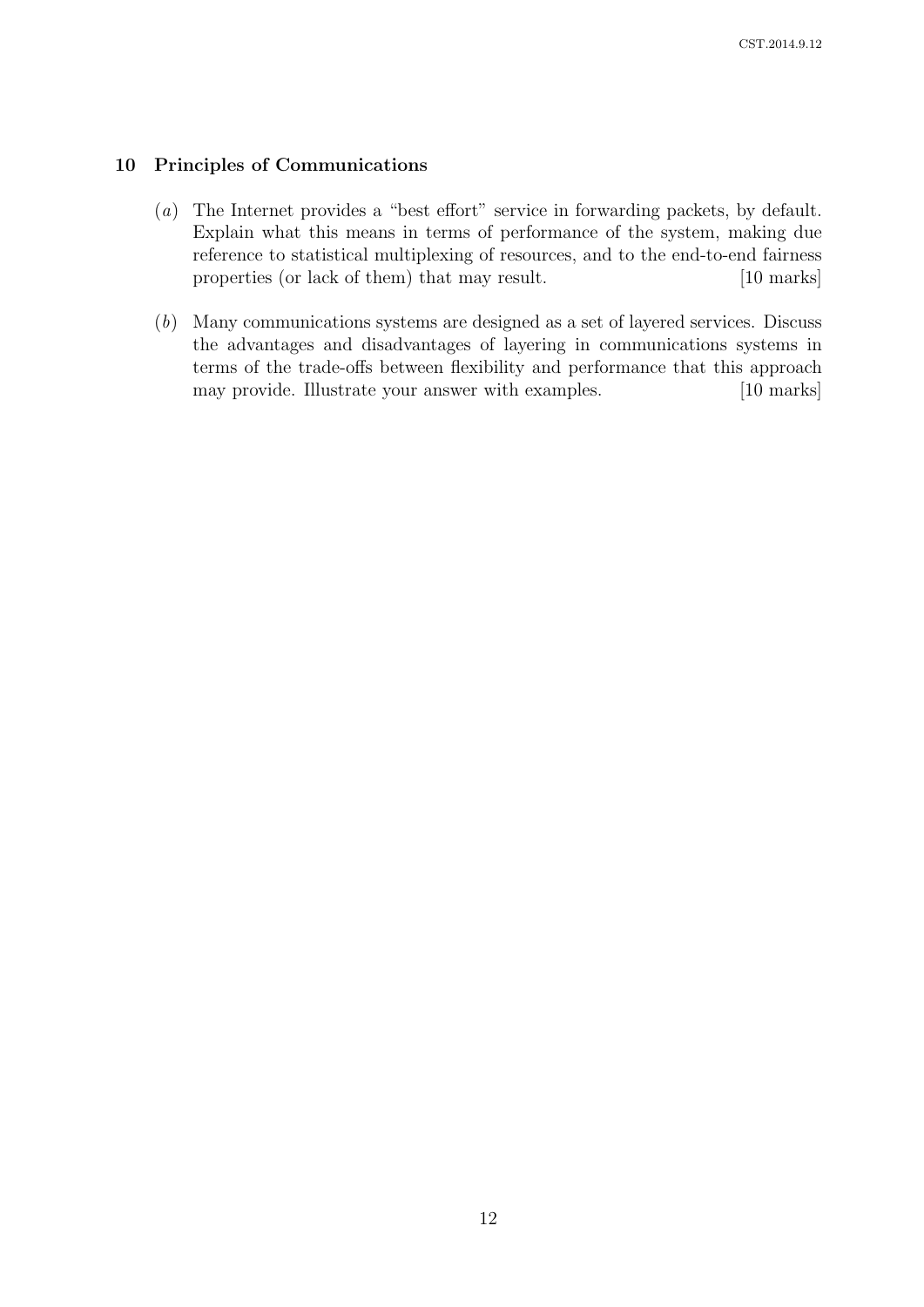## 11 System-on-Chip Design

- (a) A mobile phone uses an average power of 20 mW when not in use. Given that its battery voltage is 3V with capacity 500 mAh, what is the maximum interval between rechargings? [2 marks]
- (b) The supply regulator converts the battery voltage to a 1 Volt supply for the digital logic and is 80% efficient. If the phone dissipation during a CPU-bound computer game is 3 Watts and the processor clock frequency is 500 MHz, what, roughly, is the average track capacitance discharged each clock cycle? State any assumptions. For instance, you might assume that the screen backlight dissipates 1 Watt. [3 marks]
- (c) What are the main differences, in terms of latency, throughput, capacity and energy use, between an on-chip register file and an off-chip RAM? [4 marks]
- (d) Simulation in advance of manufacture can provide an estimate of power consumption. Explain what power estimation procedures might be used when simulating at each of the following design stages:
	- (i) A TLM model of the SoC that is running the production software.
	- $(ii)$  A Verilog RTL model of the complete SoC prior to gate synthesis.
	- $(iii)$  A Verilog netlist of the complete SoC prior to placement.
	- $(iv)$  A Verilog netlist of the complete SoC after place and route.

[8 marks]

(e) A design goal for the phone is, "The battery life on standby shall always be greater than three days." Discuss whether this is a safety or liveness assertion and where it might best be embodied in the design flow. [3 marks]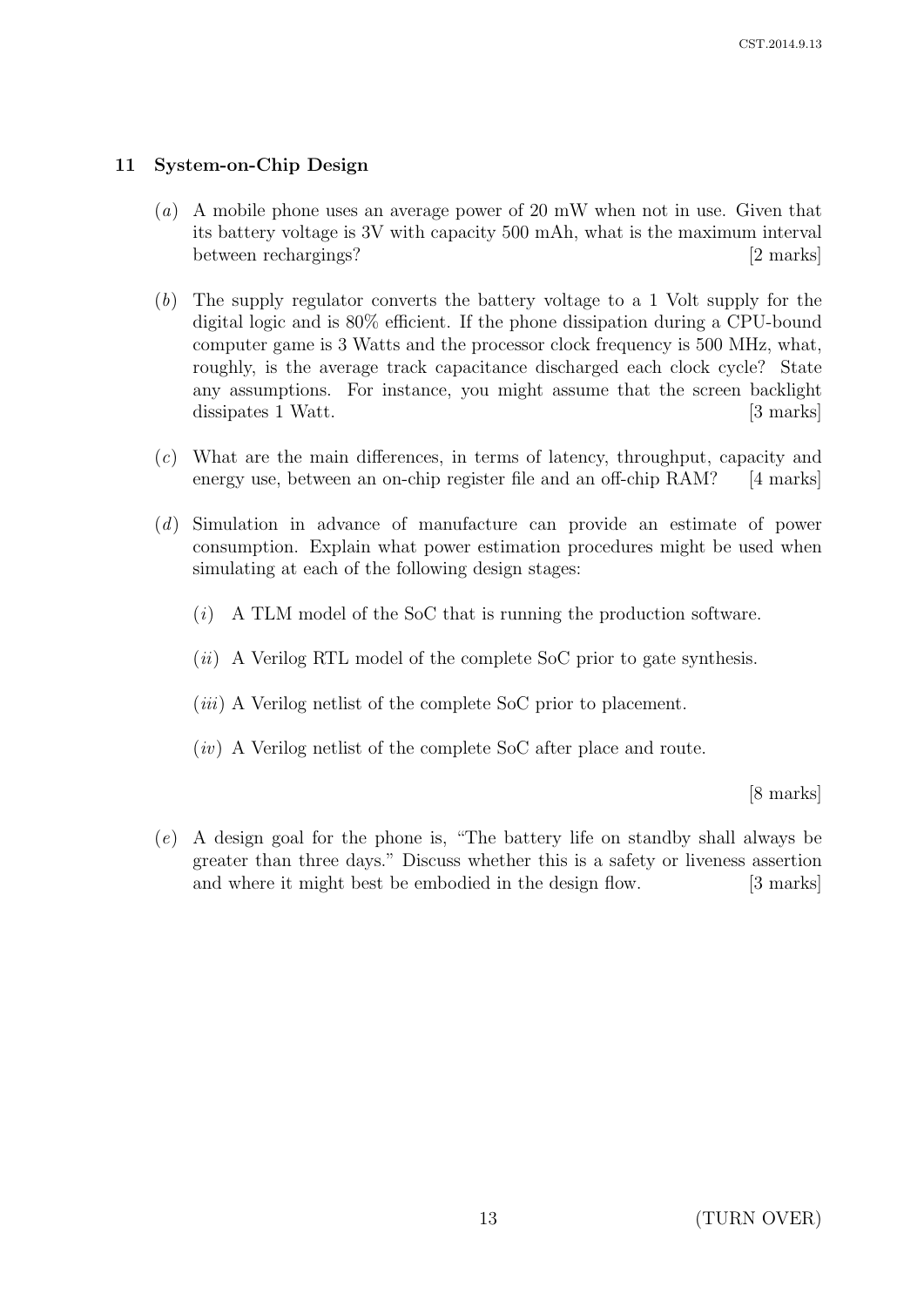### 12 Topical Issues

- (a) Give five differences between a passive UHF RFID tag and a standard printed barcode. [5 marks]
- (b) Consider a group of four 4-bit passive UHF RFID tags with the identifiers {1011, 1010, 0111, 1001}.
	- $(i)$  Give the sequence of queries necessary to enumerate the group of four tags when using the Binary Tree Walking Algorithm (BTWA). [3 marks]
	- $(ii)$  Show how the Query Tree Walking Algorithm (QTWA) can fully enumerate the same four tags using just four queries. [4 marks]
	- (*iii*) Discuss the extent to which a passive eavesdropper can identify the RFID tags in range of a given reader for both BTWA and QTWA. Consider eavesdroppers that are very close to the reader and also eavesdroppers near the maximum transmission range of the reader. Illustrate your answer using your solutions to  $(b)(i)$  and  $(b)(ii)$ . [8 marks]